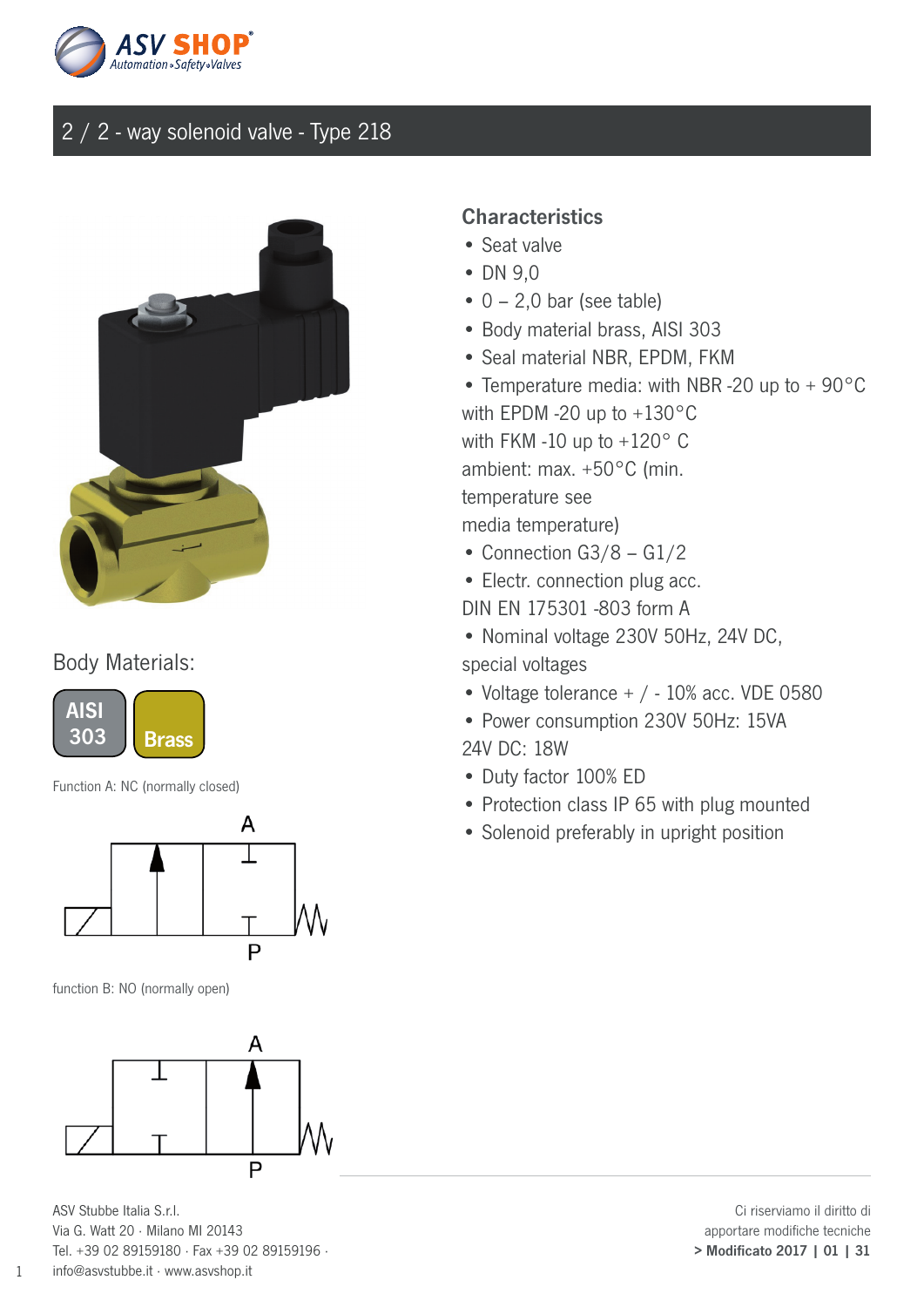

## Sectionaldrawing

### Body Materials:



- 1. Valve body
- 2. Sealing cap
- 3. Solenoid tube
- 4. Plunger
- 5. Solenoid
- 6. Plug



| DN.<br>mm | Pressure range<br>(bar) | Connection | Flow rate<br>(1/min) | Weight<br>(kg) |
|-----------|-------------------------|------------|----------------------|----------------|
| 9,0       | $0 - 2,0$               | G3/8       | 15,3                 | 0,65           |
| 9,0       | $0 - 2,0$               | G1/2       | 15,6                 | 0,65           |

•with direct current the operating pressure will be reduced about 20%

ASV Stubbe Italia S.r.l. Via G. Watt 20 · Milano MI 20143 Tel. +39 02 89159180 · Fax +39 02 89159196 · info@asvstubbe.it · www.asvshop.it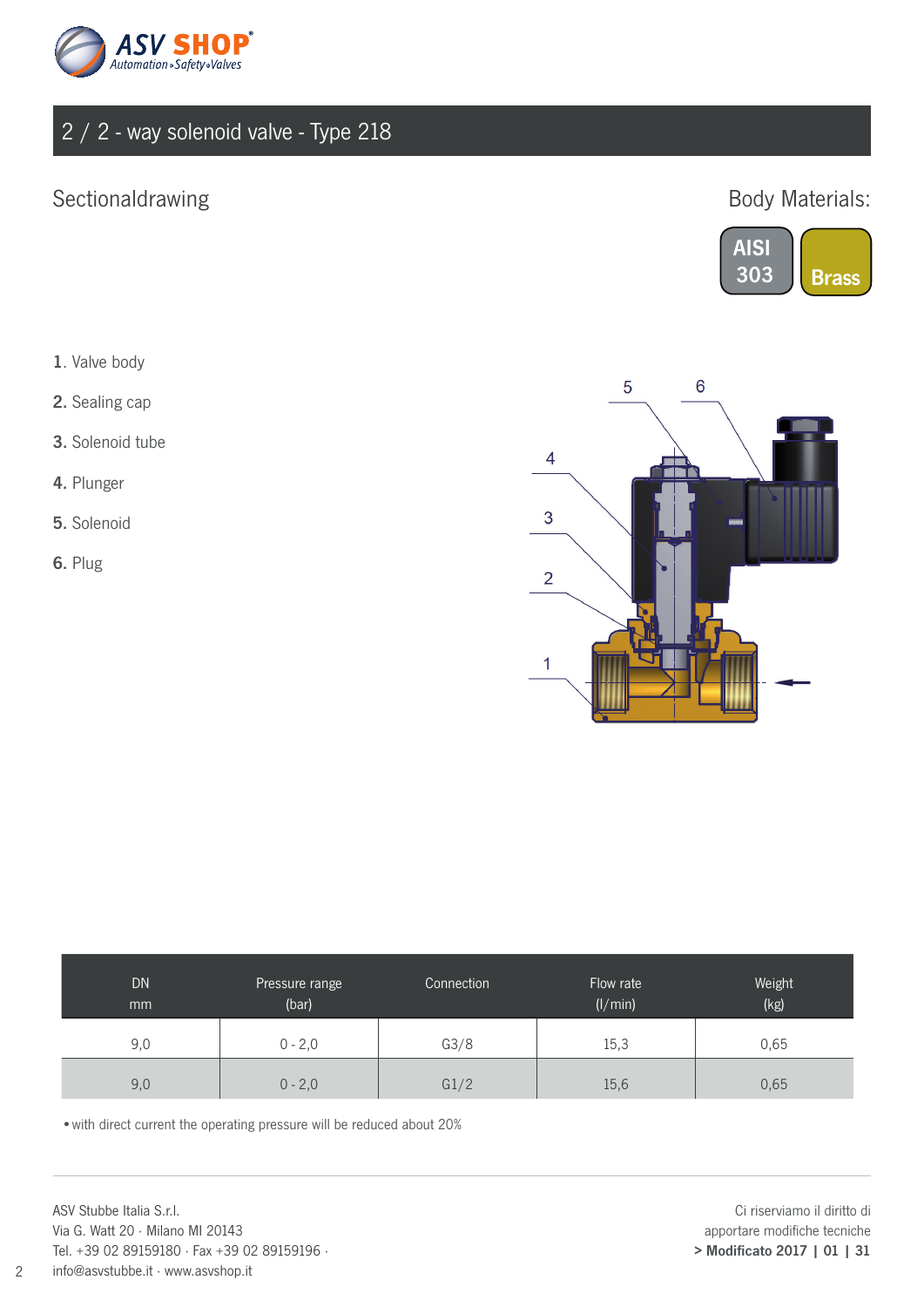

## Dimension drawing and the state of the Body Materials:





| G    | A<br>(mm) |
|------|-----------|
| G3/8 | 13,0      |
| G1/2 | 11,0      |

ASV Stubbe Italia S.r.l. Via G. Watt 20 · Milano MI 20143 Tel. +39 02 89159180 · Fax +39 02 89159196 · info@asvstubbe.it · www.asvshop.it

3

Ci riserviamo il diritto di apportare modifiche tecniche > Modificato 2017 | 01 | 31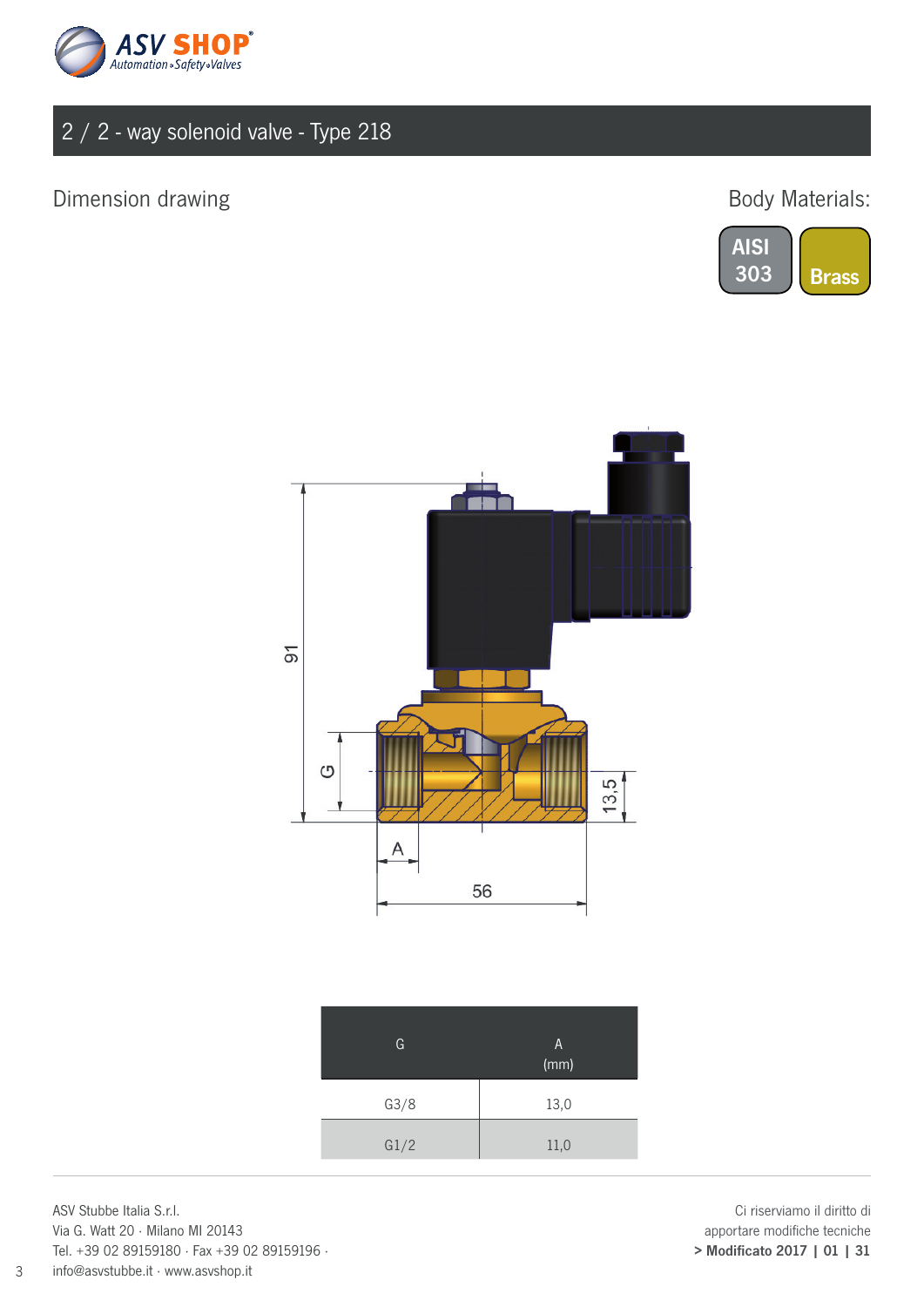

Type code **Body Materials:** 





ASV Stubbe Italia S.r.l. Via G. Watt 20 · Milano MI 20143 Tel. +39 02 89159180 · Fax +39 02 89159196 · info@asvstubbe.it · www.asvshop.it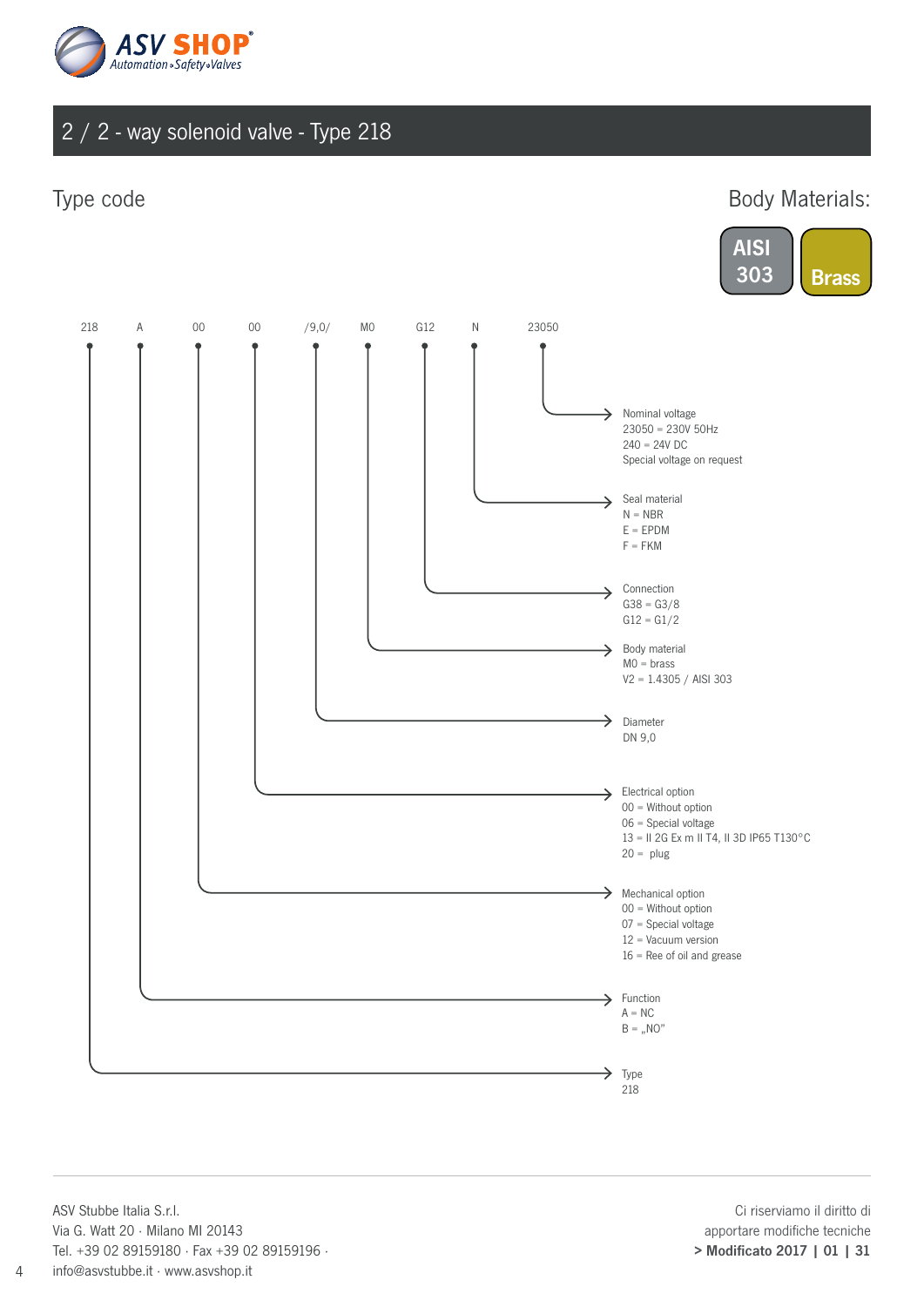

#### Accessories

| Fittings                                                                            | See datasheet ttings                                        |
|-------------------------------------------------------------------------------------|-------------------------------------------------------------|
| Plug with LED<br>Electrical option $= 20$                                           | 1 <sub>0</sub>                                              |
| Explosion proof<br>II 2G Ex m II T4<br>II 3D IP65 T130°C<br>Electricaloption = $13$ | Operating pressure is reduced by 20% in<br>Ex specification |
| Plug with cable                                                                     |                                                             |
| Plug with power reduction 24V,<br>form A<br>Electrical option = $07$                | $\mathbf{P}$                                                |

• We gladly coordinate further options and accessories according to your requirements

ASV Stubbe Italia S.r.l. Via G. Watt 20 · Milano MI 20143 Tel. +39 02 89159180 · Fax +39 02 89159196 · info@asvstubbe.it · www.asvshop.it